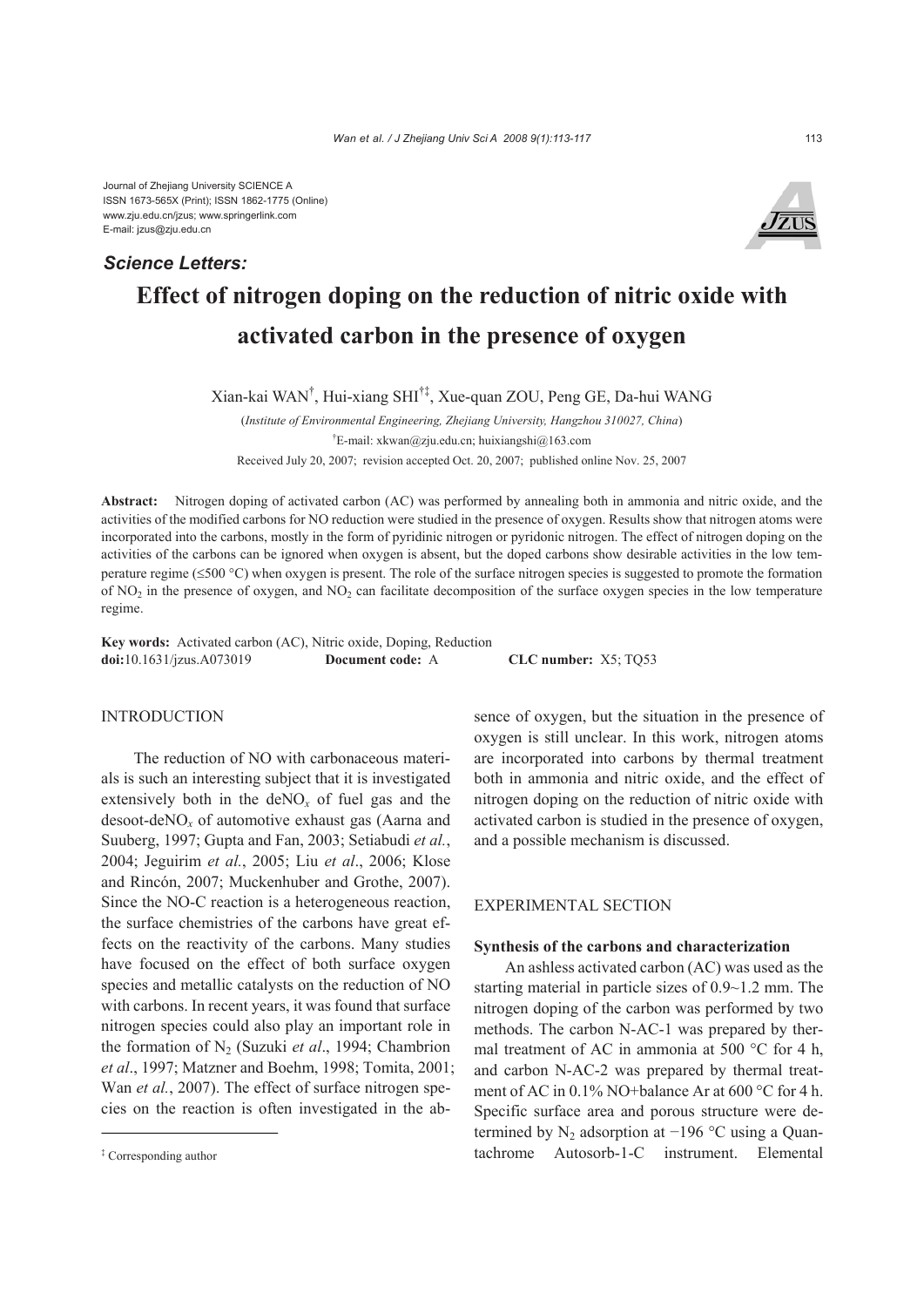analysis of all carbons was performed using a ThermoFinnigan Flash EA1112 element analyzer. XPS analysis was performed using a PHI1600 XPS system operated at 1.2×10<sup>−</sup><sup>8</sup> Torr under Mg-K*α* radiation.

## **Reduction of NO by carbons**

The NO reduction by carbons was performed in a 1.5 cm diameter quartz fixed-bed reactor over a temperature range 200~900 °C. The composition of reactant gases for NO reduction in the presence of oxygen was  $0.1\%$  NO+ $0.6\%$  O<sub>2</sub>+balance Ar, and that in the absence of oxygen was 0.1% NO+balance Ar. The 300 mg carbon was preheated in argon at 900 °C for 30 min and cooled to reaction temperature, and then 300 ml/min reactant gases were introduced. The gas pressure was  $1.01325 \times 10^5$  Pa. The total concentration of  $NO_x$  (including NO and  $NO_2$ ) in products was analyzed using a Kane International Limited Model KM9106 NO*x* analyzer. The experimental error was within  $\pm$ 5%.

## RESULTS AND DISCUSSION

#### **Characterization of carbons**

Table 1 shows that all carbons possess similar structures. Compared with AC, the specific surface areas  $(S<sub>BET</sub>)$  of two modified carbons, as well as the total pore volume  $(V_t)$  and the micropore volume  $(V<sub>mic</sub>)$ , have a small increase, which should be ascribed to the effect of the thermal treatment, but the change of both the mesopore volume  $(V_{\text{mes}})$  and the average pore diameter (*D*ap) could be ignored.

**Table 1 Textural characterization of the carbons** 

| Carbon   | $S_{\rm BET}$<br>$(m^2/g)$ | $\rm (cm^3/g)$ | $V_{\rm mic}$<br>$\left(\text{cm}^3/\text{g}\right)$ | $V_{\text{mes}}$<br>$\left(\frac{\text{cm}^3}{\text{g}}\right)$ | $D_{\rm ap}$<br>(nm) |
|----------|----------------------------|----------------|------------------------------------------------------|-----------------------------------------------------------------|----------------------|
| AC       | 824                        | 0.495          | 0.412                                                | 0.083                                                           | 2.23                 |
| $N-AC-1$ | 892                        | 0.523          | 0.444                                                | 0.079                                                           | 2.16                 |
| $N-AC-2$ | 839                        | 0.502          | 0.420                                                | 0.082                                                           | 2.21                 |

The elemental analysis of the carbons is presented in Table 2. The elemental contents of carbon, hydrogen, and nitrogen were obtained on a dry-ash-free (daf) basis, and the oxygen content was calculated by difference. As expected, the nitrogen content increased at the expense of oxygen after nitrogen doping of the carbons. The nitrogen content in the carbons decreased in the order of N-AC-1> N-AC-2>AC, and that of N-AC-1 took a value of 2.1 wt%. In order to further analyze the surface chemistry, especially the nitrogen species, XPS was employed. A quantitative analysis of surface nitrogen content was carried out and the results are listed in Table 3. It is obvious that the surface nitrogen contents are higher than those in the bulk. The results show that most of nitrogen atoms incorporated into the carbons were located at the external portion.

**Table 2 Elemental analysis of the carbons** 

| Carbon                                                                       | Content $(wt\%)$ |       |                 |       |  |
|------------------------------------------------------------------------------|------------------|-------|-----------------|-------|--|
|                                                                              | $\mathcal{C}^a$  | $N^a$ | $\bigcap^{a,b}$ | $H^a$ |  |
| AC                                                                           | 90.0             | 04    | 89              | 0.7   |  |
| $N-AC-1$                                                                     | 92.9             | 2.1   | 4.5             | 0.5   |  |
| $N-AC-2$                                                                     | 91.5             | 08    | 73              | 04    |  |
| <sup>a</sup> Dry-ash-free (daf) basis; <sup>b</sup> Determined by difference |                  |       |                 |       |  |

**Table 3 Surface and bulk nitrogen content of the carbons and the contribution of surface nitrogen species to N 1s peak**

| Carbon   | Nitrogen content<br>$(at.\%)$ |         | Contribution to N 1s<br>peak $(\% )$ |             |      |     |
|----------|-------------------------------|---------|--------------------------------------|-------------|------|-----|
|          | <b>Bulk</b>                   | Surface | $N-6$                                | $N-5$ $N-O$ |      | N-X |
| AC       | 0 <sub>4</sub>                | 0.6     | 28.8                                 | 52.6        | 18.6 |     |
| $N-AC-1$ | 18                            | 44      | 383                                  | 34 Q        | 18.8 | 89  |
| $N-AC-2$ | 07                            | 1.8     | 416                                  | 373         | 21 1 |     |

The high-resolution N 1s spectra were obtained over the 394~406 eV range (Biniak *et al*., 1997; Szymański *et al*., 2004). The spectra in Fig.1 reveal the presence of four distinct nitrogen functionalities corresponding to pyridinic nitrogen (N-6, binding energy (BE)=398.4~398.7 eV), pyrrolic or pyridonic nitrogen (N-5,  $BE=400.1~400.4$  eV), quaternary nitrogen in aromatic graphene structure (N-Q, BE=401.9 eV), and pyridine-N-oxides structures (N-X, BE=404 eV). The contribution of nitrogen species to the N 1s peaks is shown in Table 3. The major surface nitrogen species of both modified carbons were N-6 and N-5. Most of the nitrogen atoms incorporated into the carbons were located at the edges of graphene structures in the form of stable complexes.

## **Reduction of NO by carbons**

The activity of carbons in the presence of oxygen is presented in Fig.2a. The reduction of NO became noticeable at about 300 °C with the doped carbons.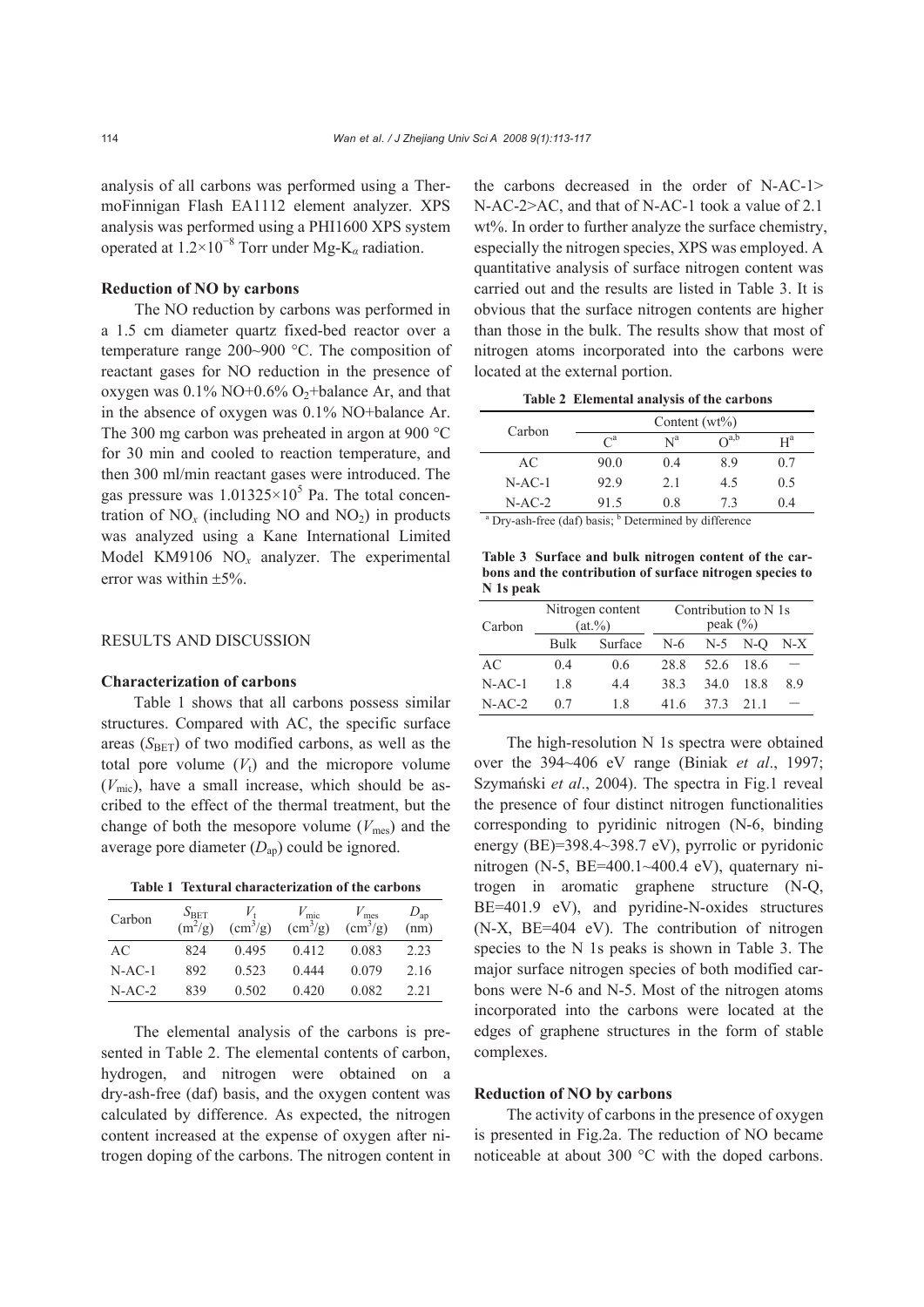

**Fig.1 XPS N 1s spectra of the carbons. Curve 1: N-6; Curve 2: N-5; Curve 3: N-Q; Curve 4: N-X. (a) AC; (b) N-AC-1; (C) N-AC-2** 

With AC, the reaction began at about 500 °C. The NO*x* conversion with N-AC-1 was about 16% at 500 °C, and that with N-AC-2 was about 12%. It is clear that the nitrogen doping of carbon facilitates the reduction of NO with carbons in a low temperature regime ( $\leq 500$  °C). When the temperature was above 600 °C, nitrogen doping of the carbons had an inhibiting effect on the reduction of NO. It suggests that the surface nitrogen species were converted to NO*x*. This result supports the theory that surface nitrogen species can easily be removed in NO- or  $O<sub>2</sub>$ -containing reaction atmosphere at high temperature (Suzuki *et al*., 1994).

In order to investigate the effect of oxygen on reduction of NO with doped carbons, the activity of carbons in the absence of oxygen was also studied and the results are presented in Fig.2b. With N-AC-1, the



**Fig.2 Effect of nitrogen-doping on the activities of activated carbons. (a) 0.1% NO+balance Ar; (b) 0.1% NO+0.6% O2+balance Ar** 

NO<sub>x</sub> conversion was about 4% at 500  $^{\circ}$ C, while the positive effect was not observed in the case of N-AC-2. It is obvious that the activity of the doped carbons in the presence of oxygen is higher than that in the absence of oxygen, but it should not attribute to single effect of oxygen, because the effect of oxygen on the activity of AC can be ignored in the low temperature regime.

In the presence of oxygen, it seems reasonable to suppose that reactive intermediates are formed onto the surface of doped carbons in the low temperature regime. According to some studies (Stöhr *et al.,* 1991; Huang and Teng, 2003; Szymański *et al*., 2004), surface nitrogen species (RC(N), R denotes carbon surface), as catalytic active centers, may facilitate the formation of  $NO<sub>2</sub>$  due to molecular oxygen activation according to reactions (1) and (2):

$$
RC(N) + O_2 \rightleftharpoons RC(N^*---O_2^-),\tag{1}
$$

$$
RC(N^+---O_2^-)+2NO \rightarrow RC(N)+2NO_2. \qquad (2)
$$

According to the mechanism of the reduction of nitric oxide with carbon, carbon free active-site  $(RC_f)$ and  $R'C<sub>f</sub>$ ) plays an important role in the reduction of NO with carbons. The chemisorptions of both  $O_2$  and NO onto the surface of carbon can take place according to reactions (3) and (4), and the carbon free active-sites can be regenerated by the decomposition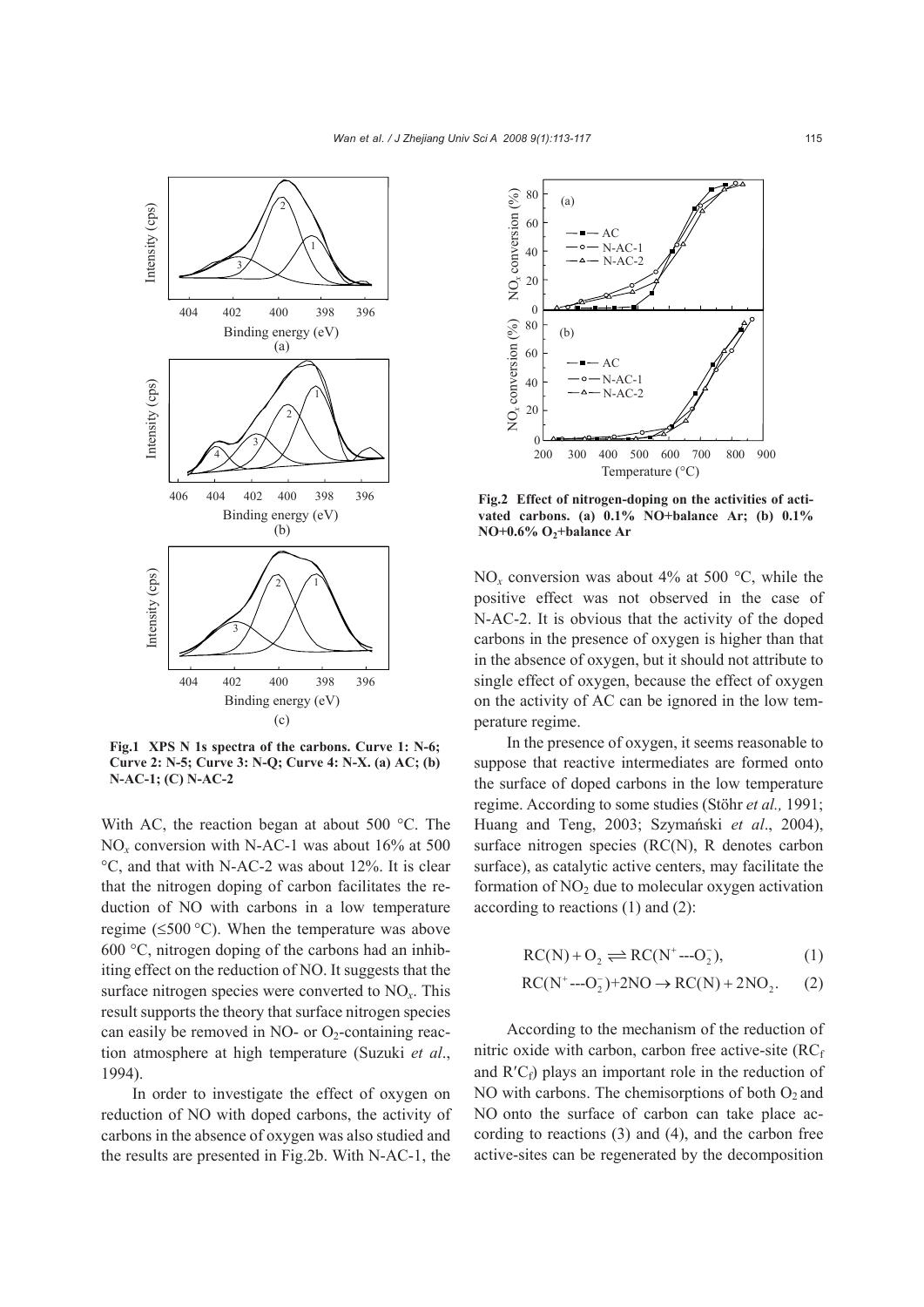of surface oxygen species  $(RC_f(0))$  according to reactions (5) and (6) at high temperature. The decomposition of  $RC_f(0)$  is often seen as the rate-determining step for the chemisorption of NO in the low temperature regime.

$$
2RC_f + O_2 \rightarrow 2RC_f(O),
$$
 (3)

$$
2RC_f + 2NO \rightarrow 2RC_f(O) + N_2, \tag{4}
$$

$$
2RCf(O) + O2 \rightarrow 2R'Cf + 2CO2,
$$
 (5)

$$
2RC_f(0) \to 2R'C_f + CO_2, \tag{6}
$$

$$
RCf(O) + NO2 \rightarrow RCf + NO + CO2.
$$
 (7)

 $NO<sub>2</sub>$  is a stronger oxidant than  $O<sub>2</sub>$ , and it can facilitate the decomposition of neighboring  $RC_f(O)$ according to reaction (7), and the desired carbon free active-site for reaction (4) can be obtained at lower temperatures (Zawadzki *et al.*, 2003; Setiabudi *et al*., 2004; Muckenhuber and Grothe, 2006; Azambre *et al*., 2006), so the reduction of NO with the carbons may become easier when  $NO<sub>2</sub>$  is present. The formation of  $NO<sub>2</sub>$  is probably the rate-determining step for the reduction of NO with the doped carbons in the low temperature regime.

The effect of  $NO<sub>2</sub>$  on the reduction of NO with AC is presented in Fig.3. When reaction gases change from  $NO/O_2/Ar$  to  $NO/NO_2/O_2/Ar$ , the starting temperature decreased from 500 °C to 300 °C, and the activity of AC has a great increase in the low temperature regime. It is interesting to find that the activity curve of AC in the presence of  $NO<sub>2</sub>$  is similar to that of the doped carbons in the presence of  $O_2$ , and that the result supports the hypothesis.



Fig.3 Effect of NO<sub>2</sub> on the reduction of NO with AC (a)  $0.1\%$  NO+ $0.6\%$  O<sub>2</sub>+balance Ar; (b)  $0.08\%$  NO+ $0.02\%$  $NO<sub>2</sub>+0.6\% O<sub>2</sub> + balance Ar$ 

## **CONCLUSION**

The present work shows that the surface nitrogen contents of the carbons are increased by nitrogen doping, especially in the form of N-6 and N-5. Nitrogen doping of the carbons facilitates the reduction of NO with the carbons in the presence of oxygen in a low temperature regime ( $\leq 500$  °C), but the same results were not observed in the absence of oxygen. The possible role of surface nitrogen species is to facilitate the formation of the active intermediate  $NO<sub>2</sub>$  in the presence of oxygen.

### PROSPECT

Our teams think this paper is an important work which will help to explain the real role of surface nitrogen species in the reduction of NO with carbon when oxygen is present. More details of the reaction at the molecular level, especially the formation of the N-N bond onto the surface of the doped activated carbon, will be further studied.

#### **References**

- Aarna, I., Suuberg, E.M., 1997. A review of the kinetics of the nitric oxide-carbon reaction. *Fuel*, **76**(6):475-491. [doi:10.1016/S0016-2361(96)00212-8]
- Azambre, B., Collura, S., Trichard, J.M., Weber, J.V., 2006. Nature and thermal stability of adsorbed intermediates formed during the reaction of diesel soot with nitrogen dioxide. *Appl. Surf. Sci.*, **253**(4):2296-2303. [doi:10.1016/ j.apsusc.2006.04.027]
- Biniak, S., Szymański, G.S., Siedlewski, J., Świątkowski, A., 1997. The characterization of activated carbons with oxygen and nitrogen surface groups. *Carbon*, **35**(12): 1799-1810. [doi:10.1016/S0008-6223(97)00096-1]
- Chambrion, P., Orikasa, H., Suzuki, T., Kyotani, T., Tomita, A., 1997. A study of the C-NO reaction by using isotopically labeled C and NO. *Fuel*, **76**(6):493-498. [doi:10.1016/ S0016-2361(96)00224-4]
- Gupta, H., Fan, L.S., 2003. Reduction of nitric oxide from combustion flue gas by bituminous coal char in the presence of oxygen. *Ind. Eng. Chem. Res.*, **42**(12): 2536-2543. [doi:10.1021/ie020693n]
- Huang, M.C., Teng, H., 2003. Nitrogen-containing carbons from phenol-formaldehyde resins and their catalytic activity in NO reduction with NH3. *Carbon*, **41**(5):951-957. [doi:10.1016/S0008-6223(02)00436-0]
- Jeguirim, M., Tschamber, V., Brilhac, J.F., Ehrburger, P., 2005. Oxidation mechanism of carbon black by  $NO<sub>2</sub>$ : Effect of water vapour. *Fuel*, **84**(14-15):1949-1956. [doi:10.1016/ j.fuel.2005.03.026]